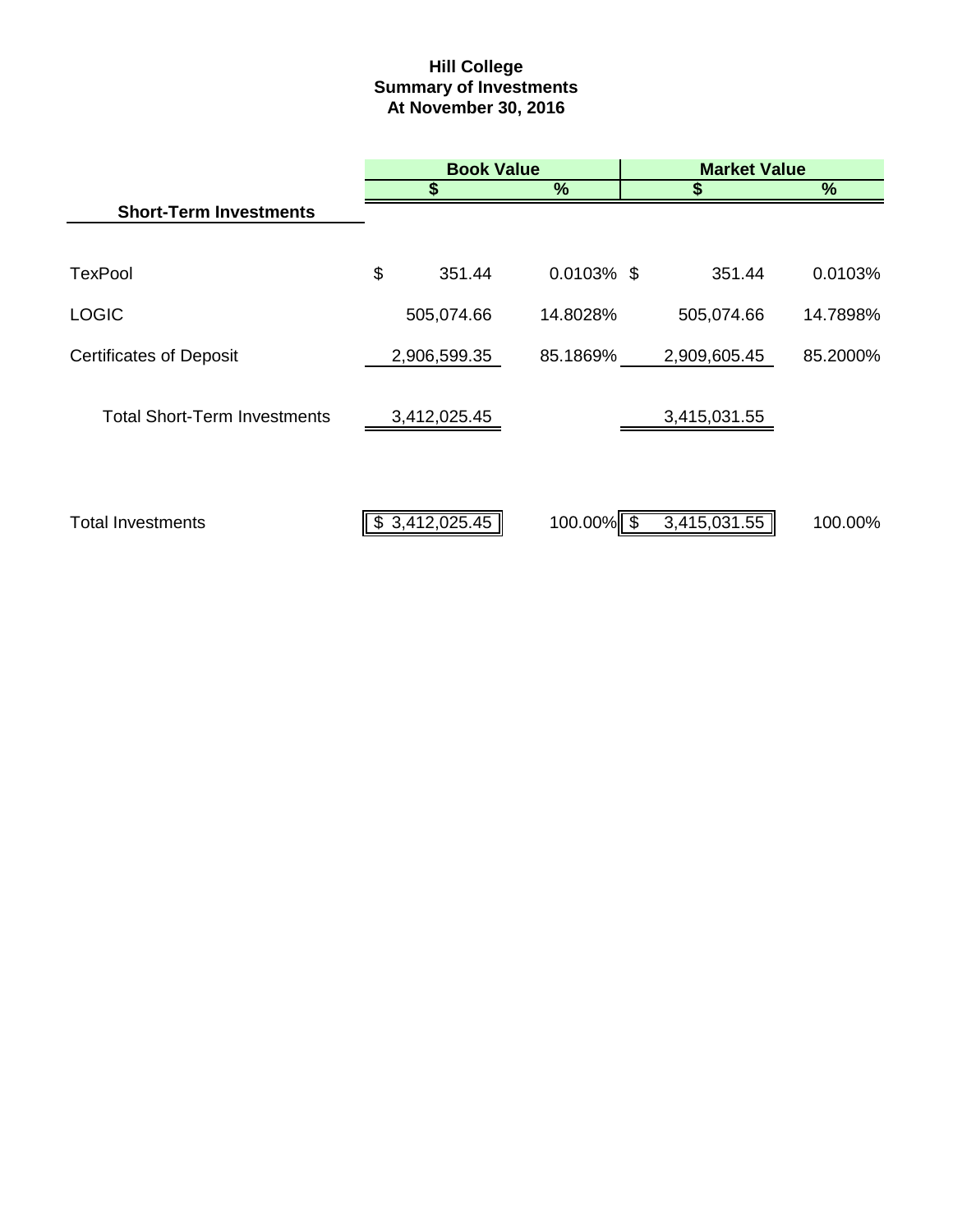## **Hill College Operating Fund At November 30, 2016 Summary of Investments**

|                                     | <b>Book Value</b> |              |          | <b>Market Value</b> |          |  |  |
|-------------------------------------|-------------------|--------------|----------|---------------------|----------|--|--|
|                                     |                   | \$           | $\%$     | S                   | $\%$     |  |  |
| <b>Short-Term Investments</b>       |                   |              |          |                     |          |  |  |
| TexPool                             | \$                | 297.77       | 0.0112%  | 297.77              | 0.0112%  |  |  |
| <b>LOGIC</b>                        |                   | 504,974.24   | 18.9878% | 504,974.24          | 18.9743% |  |  |
| <b>Certificates of Deposit</b>      |                   | 2,154,189.66 | 81.0010% | 2,156,085.94        | 81.0145% |  |  |
| <b>Total Short-Term Investments</b> |                   | 2,659,461.67 |          | 2,661,357.95        |          |  |  |
| <b>Total Investments</b>            |                   | 2,659,461.67 | 100.00%  | 2,661,357.95        | 100.00%  |  |  |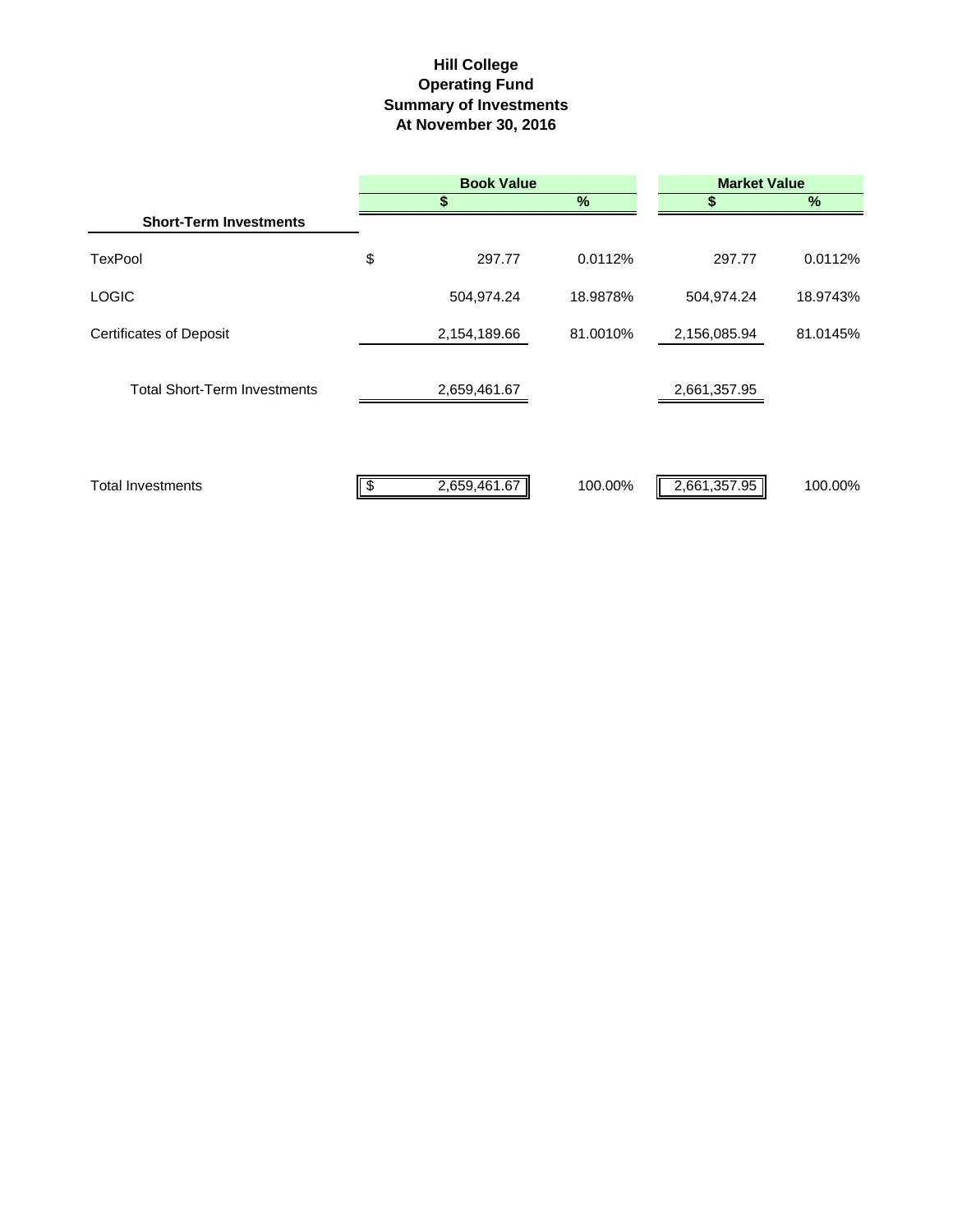## **Hill College Endowment Fund Summary of Investments At November 30, 2016**

|                                     |    | <b>Book Value</b> |           | <b>Market Value</b> |               |  |
|-------------------------------------|----|-------------------|-----------|---------------------|---------------|--|
|                                     | S  |                   | %         |                     | $\frac{9}{6}$ |  |
| <b>Short-Term Investments</b>       |    |                   |           |                     |               |  |
| TexPool                             | \$ | 52.47             | 100.0000% | 52.47               | 100.0000%     |  |
| <b>LOGIC</b>                        |    |                   | 0.0000%   |                     | 0.0000%       |  |
| <b>Certificates of Deposit</b>      |    |                   | 0.0000%   |                     | 0.0000%       |  |
| <b>Total Short-Term Investments</b> |    | 52.47             |           | 52.47               |               |  |
| <b>Total Investments</b>            |    | 52.47             | 100.00%   | 52.47               | 100.00%       |  |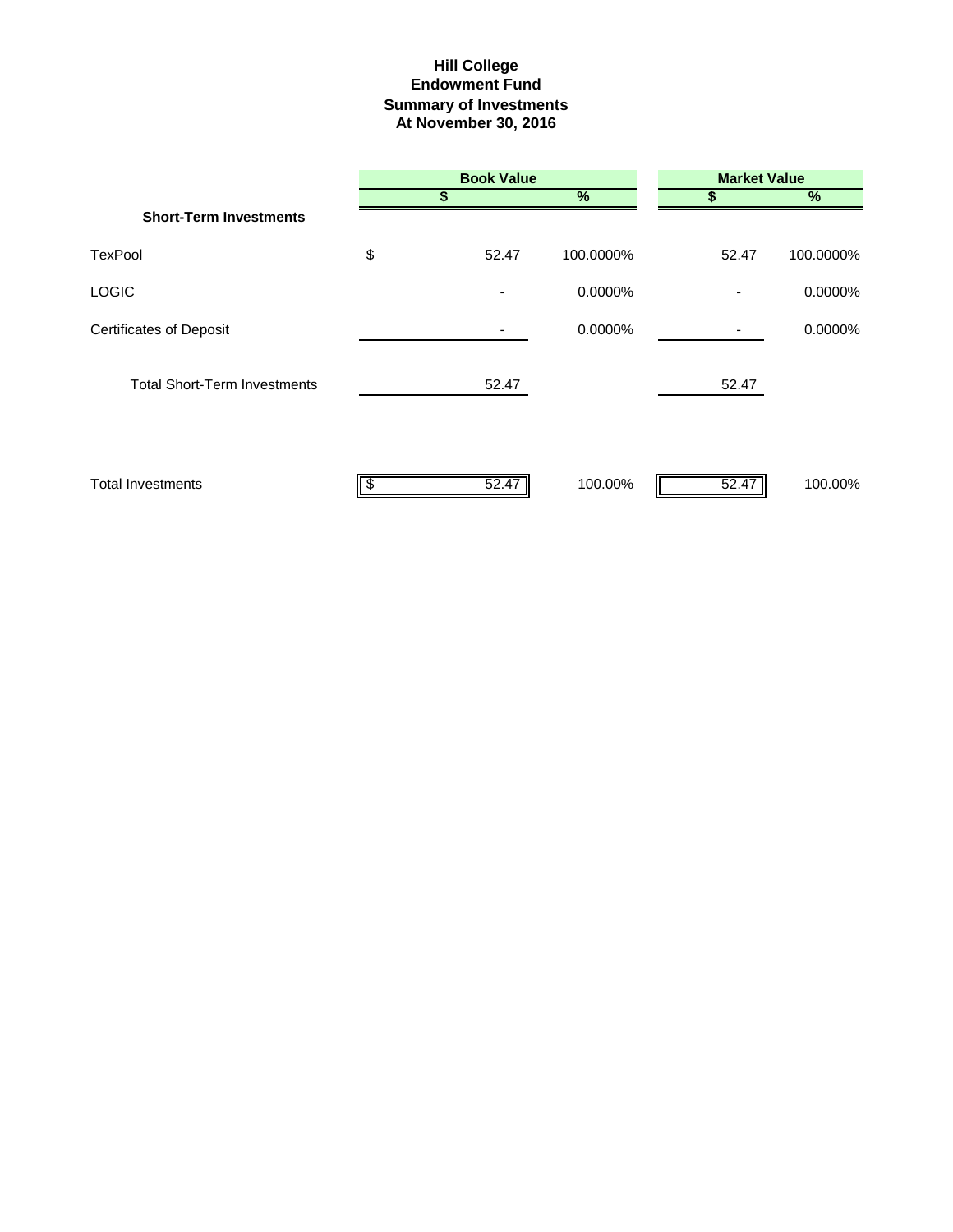#### **Hill College Interest and Sinking Fund Summary of Investments At November 30, 2016**

|                                     |    | <b>Book Value</b> |          |      | <b>Market Value</b> |  |  |  |
|-------------------------------------|----|-------------------|----------|------|---------------------|--|--|--|
|                                     | S  |                   | $\%$     |      | %                   |  |  |  |
| <b>Short-Term Investments</b>       |    |                   |          |      |                     |  |  |  |
| <b>TexPool</b>                      | \$ | 1.20              | 51.0638% | 1.20 | 51.0638%            |  |  |  |
| <b>LOGIC</b>                        |    | 1.15              | 48.9362% | 1.15 | 48.9362%            |  |  |  |
| <b>Certificates of Deposit</b>      |    |                   | 0.0000%  |      | 0.0000%             |  |  |  |
| <b>Total Short-Term Investments</b> |    | 2.35              |          | 2.35 |                     |  |  |  |
| <b>Total Investments</b>            |    | 2.35              | 100.00%  | 2.35 | 100.00%             |  |  |  |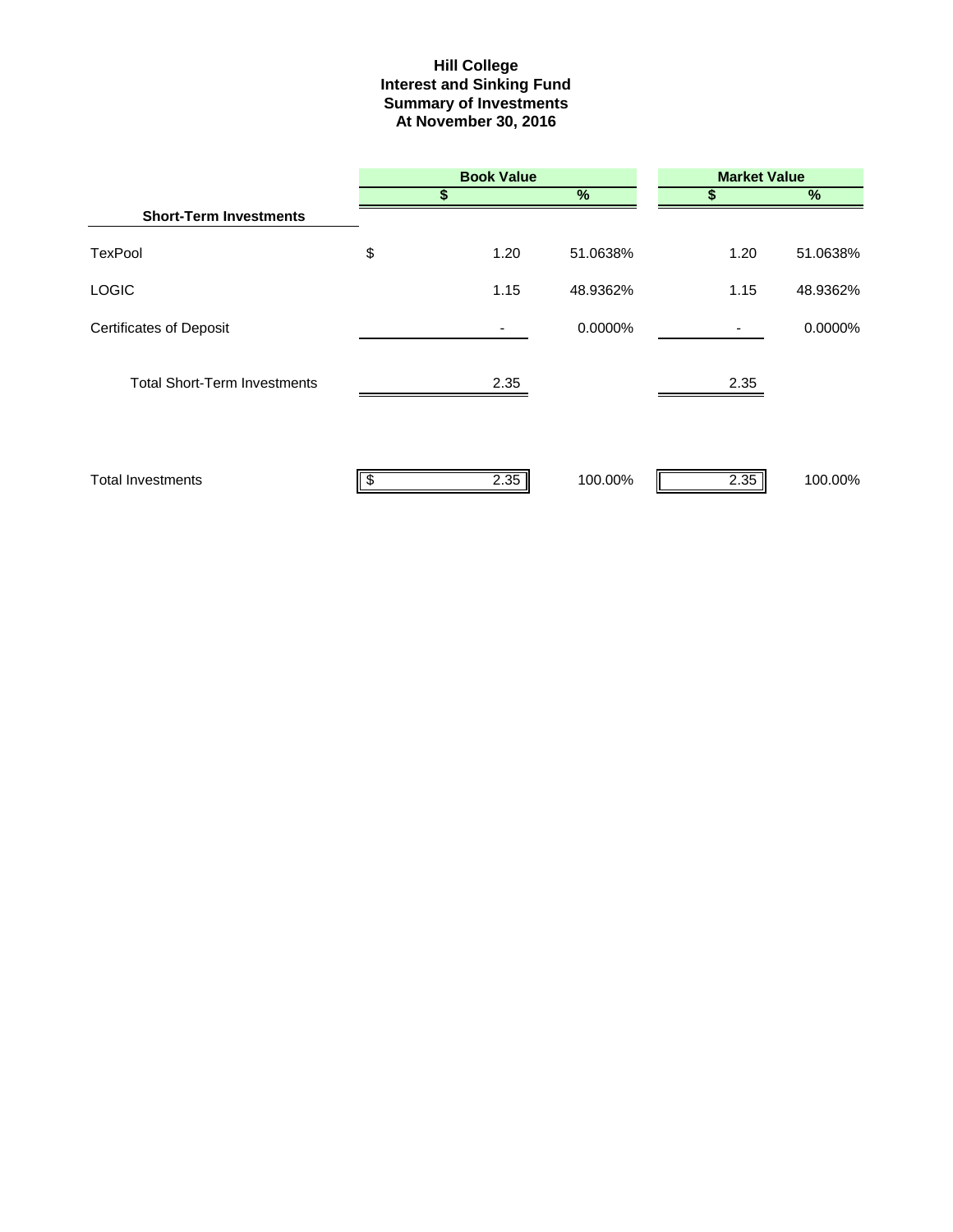#### **Summary of Investments At November 30, 2016 Special Revenue Fund Hill College**

|                                     | <b>Book Value</b> |               |            | <b>Market Value</b> |  |  |  |
|-------------------------------------|-------------------|---------------|------------|---------------------|--|--|--|
|                                     | S                 | $\frac{0}{0}$ |            | %                   |  |  |  |
| <b>Short-Term Investments</b>       |                   |               |            |                     |  |  |  |
| TexPool                             | \$                | 0.0000%       |            | 0.0000%             |  |  |  |
| <b>LOGIC</b>                        | 99.27             | 0.0132%       | 99.27      | 0.0132%             |  |  |  |
| <b>Certificates of Deposit</b>      | 752,409.69        | 99.9868%      | 753,519.51 | 99.9868%            |  |  |  |
| <b>Total Short-term Investments</b> | 752,508.96        |               | 753,618.78 |                     |  |  |  |
| <b>Total Investments</b>            | 752,508.96        | 100.00%       | 753,618.78 | 100.00%             |  |  |  |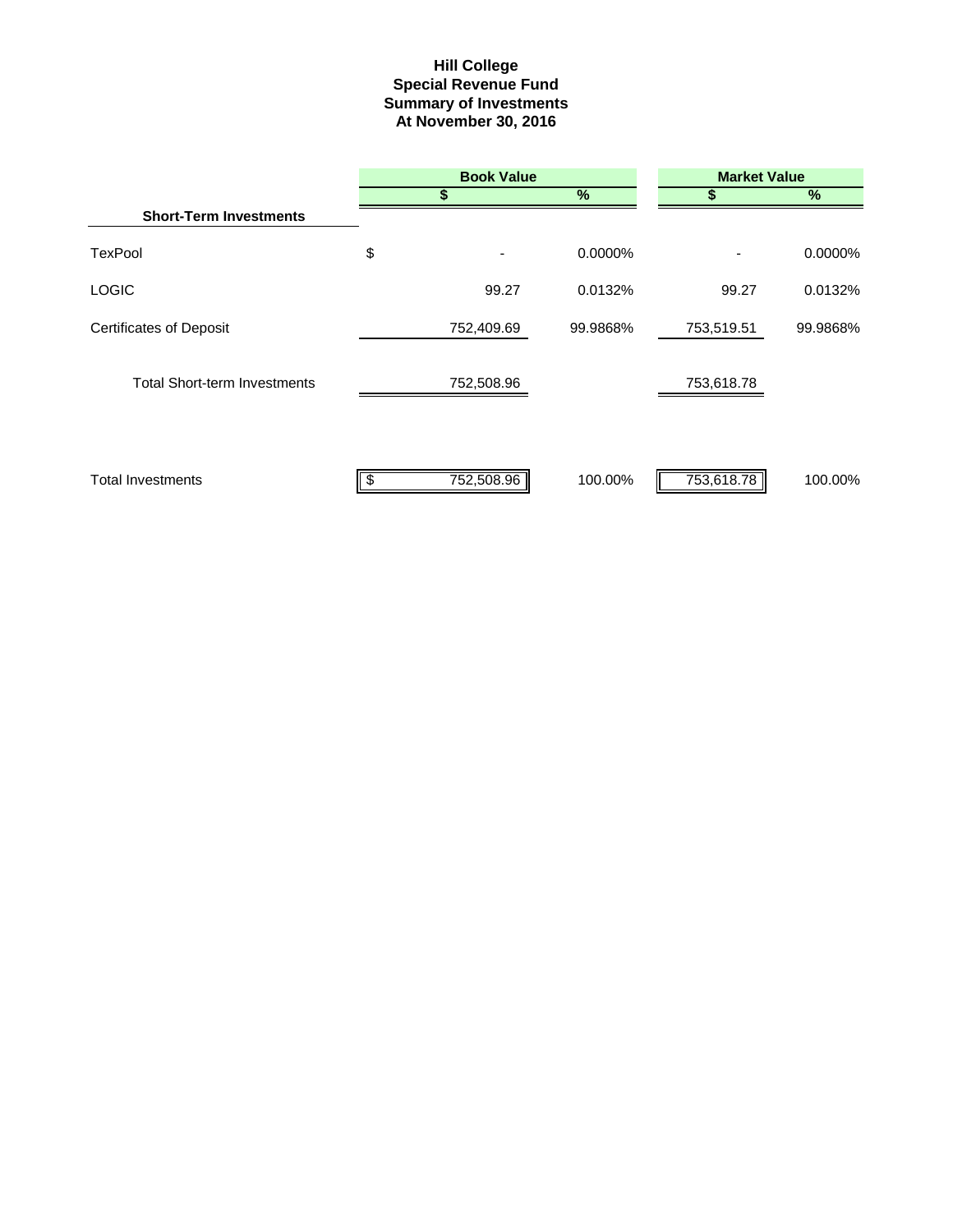#### **Hill College Operating Fund Statement of Changes in Investment Assets Quarter Ended November 30, 2016**

|                                                      | <b>Book Value</b> | <b>Market Value</b>             |
|------------------------------------------------------|-------------------|---------------------------------|
| <b>Beginning Investment Assets - 8/31/16</b>         |                   | \$ 2,654,381.02 \$ 2,654,381.02 |
| Receipts\Contributions<br>Investment Income          | 5,080.65          | 5,080.65                        |
| Accrued Interest Income                              |                   | 1,896.28                        |
| <b>Distribution</b>                                  |                   |                                 |
| Net Realized Gains (Losses)                          |                   |                                 |
| Changes in Net Unrealized Appreciaton/(Depreciation) |                   |                                 |
| <b>Ending Investment Assets - 11/30/16</b>           |                   | \$ 2,659,461.67 \$ 2,661,357.95 |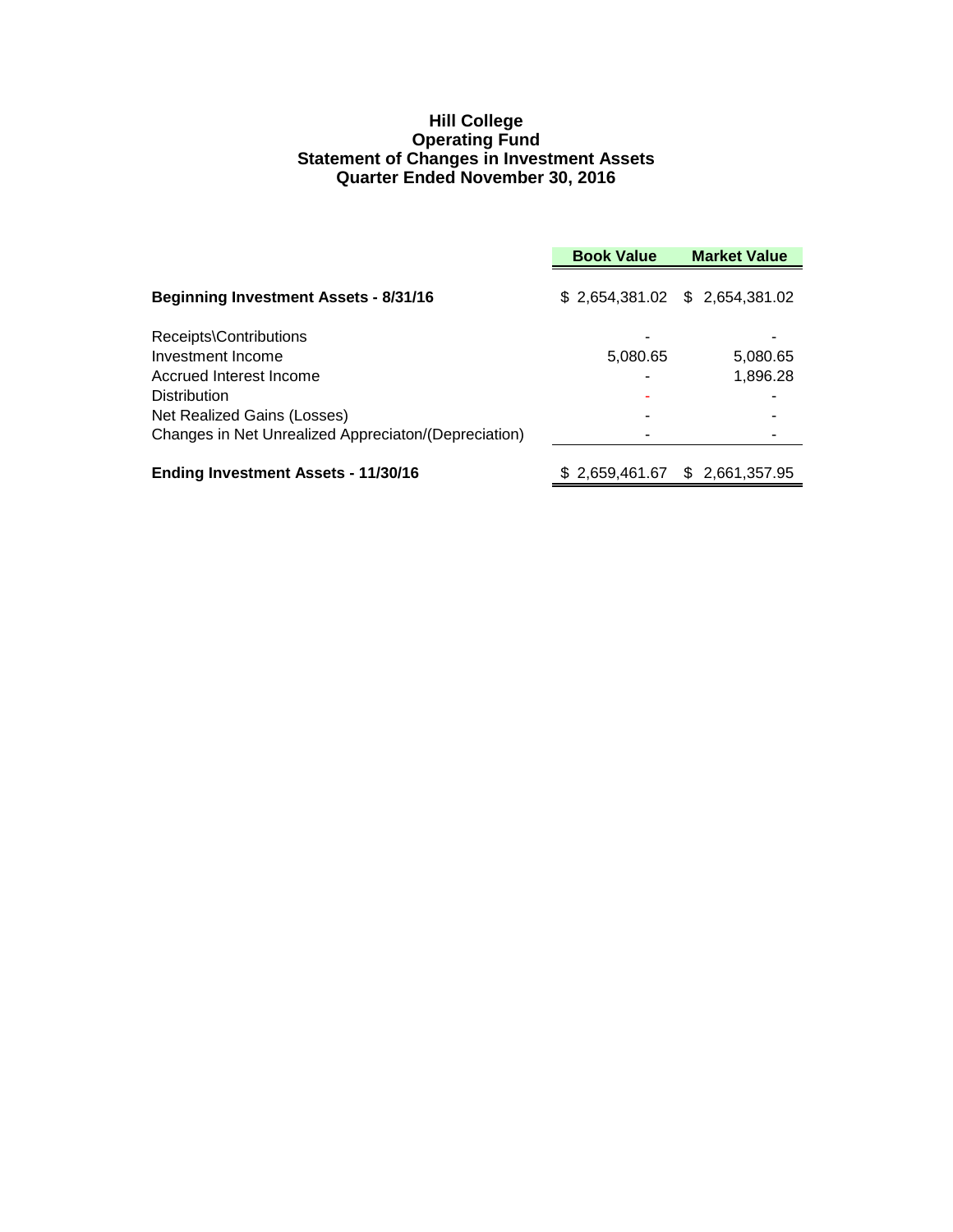#### **Hill College Endowment Fund Statement of Changes in Investment Assets Quarter Ended November 30, 2016**

|                                                      | <b>Book Value</b> |    | <b>Market Value</b> |  |
|------------------------------------------------------|-------------------|----|---------------------|--|
| <b>Beginning Investment Assets - 8/31/16</b>         | \$<br>52.47       | -S | 52.47               |  |
| Receipts\Contributions                               |                   |    |                     |  |
| Investment Income                                    |                   |    |                     |  |
| Accrued Interest Income                              |                   |    |                     |  |
| <b>Distribution</b>                                  |                   |    |                     |  |
| Net Realized Gains (Losses)                          |                   |    |                     |  |
| Changes in Net Unrealized Appreciaton/(Depreciation) |                   |    |                     |  |
| <b>Ending Investment Assets - 11/30/16</b>           | 52.47             |    | 52.47               |  |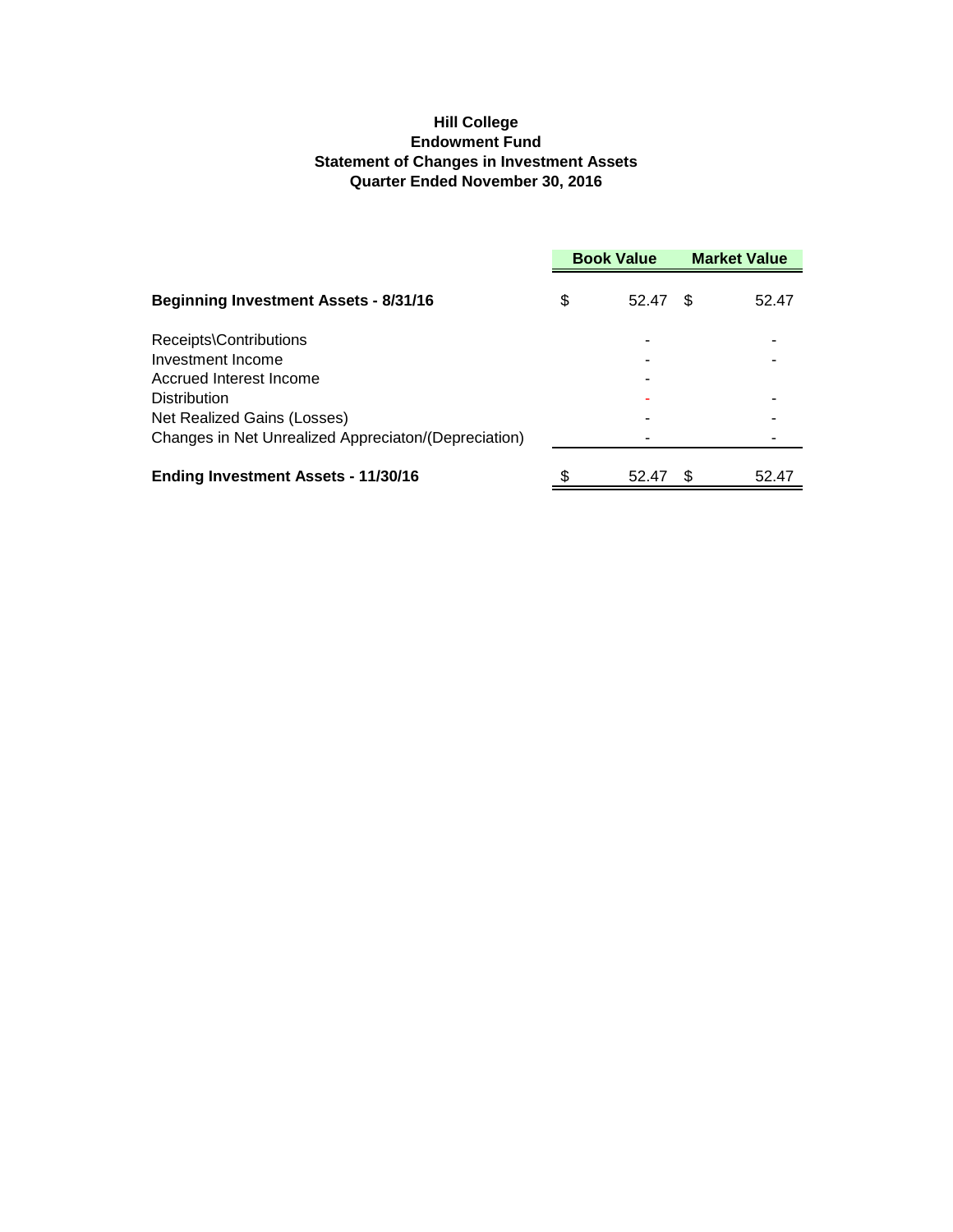#### **Hill College Interest & Sinking Fund Statement of Changes in Investment Assets Quarter Ended November 30, 2016**

|                                                      | <b>Book Value</b> |           | <b>Market Value</b> |      |
|------------------------------------------------------|-------------------|-----------|---------------------|------|
| <b>Beginning Investment Assets - 8/31/16</b>         | \$                | $2.35$ \$ |                     | 2.35 |
| Receipts\Contributions                               |                   |           |                     |      |
| Investment Income                                    |                   |           |                     |      |
| Accrued Interest Income                              |                   |           |                     |      |
| <b>Distribution</b>                                  |                   |           |                     |      |
| Net Realized Gains (Losses)                          |                   |           |                     |      |
| Changes in Net Unrealized Appreciaton/(Depreciation) |                   |           |                     |      |
| <b>Ending Investment Assets - 11/30/16</b>           |                   | 2.35      | - 35                | 2.35 |